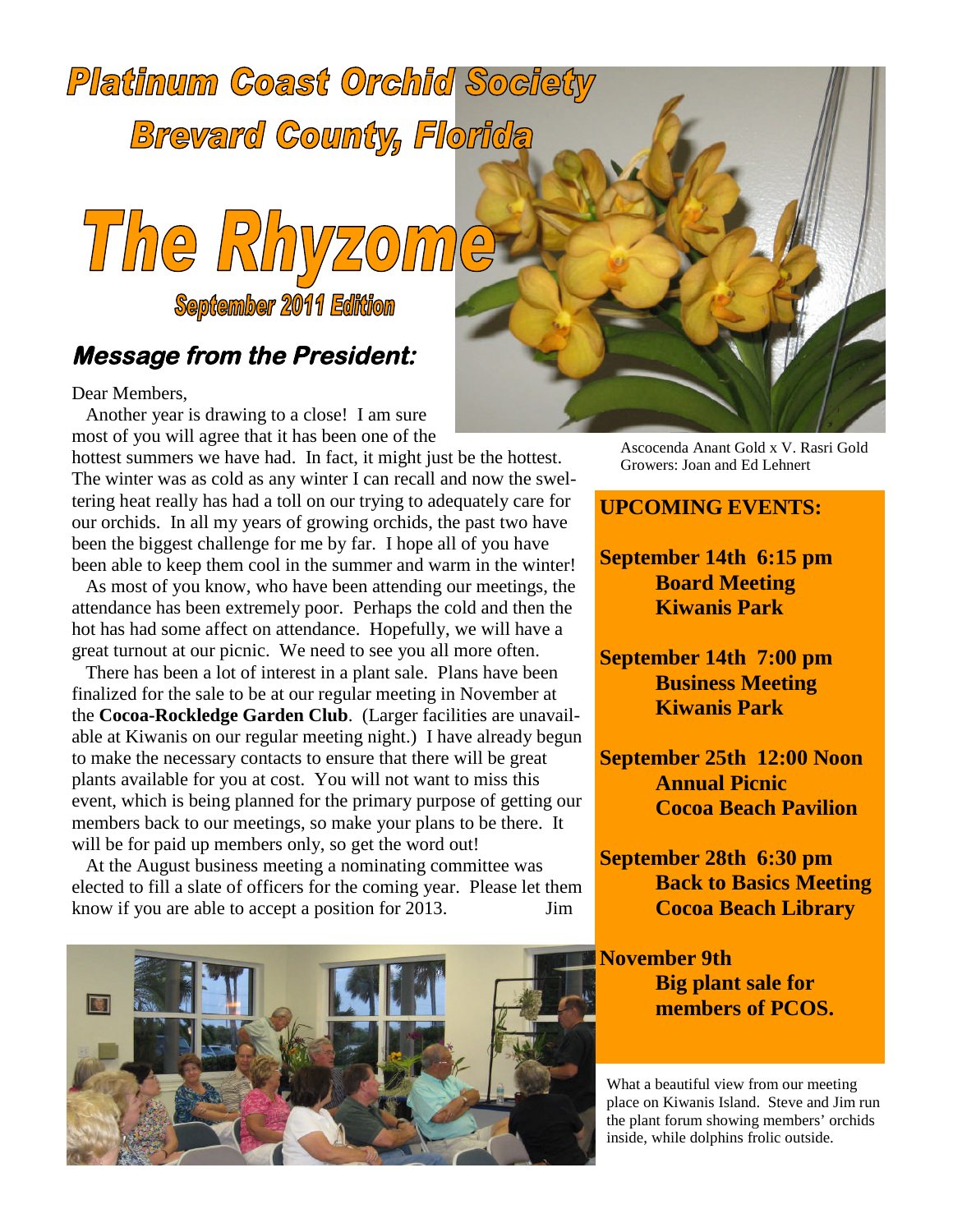

Our annual picnic will be on September 25th at the Cocoa Beach Pavilion. This is a great opportunity to get to know everyone in the society and have lots of fun. We'll have games and beautiful orchids for prizes.

Denise Baumann, Picnic Chairman, will have the sign-up sheet at the next several meetings, or you can e-mail her at denisebaumann@cfl.rr.com to reserve your spot. The society will provide the main dish, drinks, etc., and society members will bring their favorite dishes to share. Arrive at noon for appetizers. DIRECTIONS: From Merritt Square Mall, take SR520 east. Turn right (south) onto A1A. Turn right onto Minuteman Causeway. Just past Merritt Island High School, bear to the right and then take a left into Cocoa Beach Country Club. Turn left into the parking lot and go past the tennis courts to the pavilion.

Lc. Angel Heart 'Hihimanu'

## **2011 PCOS OFFICERS AND CHAIRS**

**Jim Adamson Betty Adamson 321-632-2847 jadamson1@cfl.rr.com MEMBERSHIP**

**VICE PRESIDENT John Hicks LIBRARIAN 407-277-0430 Sally Pancoast hicksj0430@bellsouth.net**

**TREASURER Patti Scholes Joyce Schofield 321-783-5200 RAFFLE HOST joyceschofield1@att.net Glenda Titler**

**Nadine Kern Steve DeSorbo 321-504-1199 kernn@bellsouth.net PROGRAMS**

**PAST PRESIDENT John Hicks Peter Pancoast 321-459-1996 sallypancoast@cfl.rr.com**

**DIRECTORS JoAnn Amos 321-259-8585 mijo2800@yahoo.com**

**Dennis Gollehon 321-427-6959 dgollehon@earthlink.net**

> **Joan Lehnert 321-632-7105 joanlehnert@belsouth.net**

**Karen Snee 321-453-1862**

**PRESIDENT AOS REPRESENTATIVE**

**Joyce Schofield**

**NEWSLETTER EDITOR**

**SECRETARY PLANT TABLE HOST**

**Sally Pancoast**

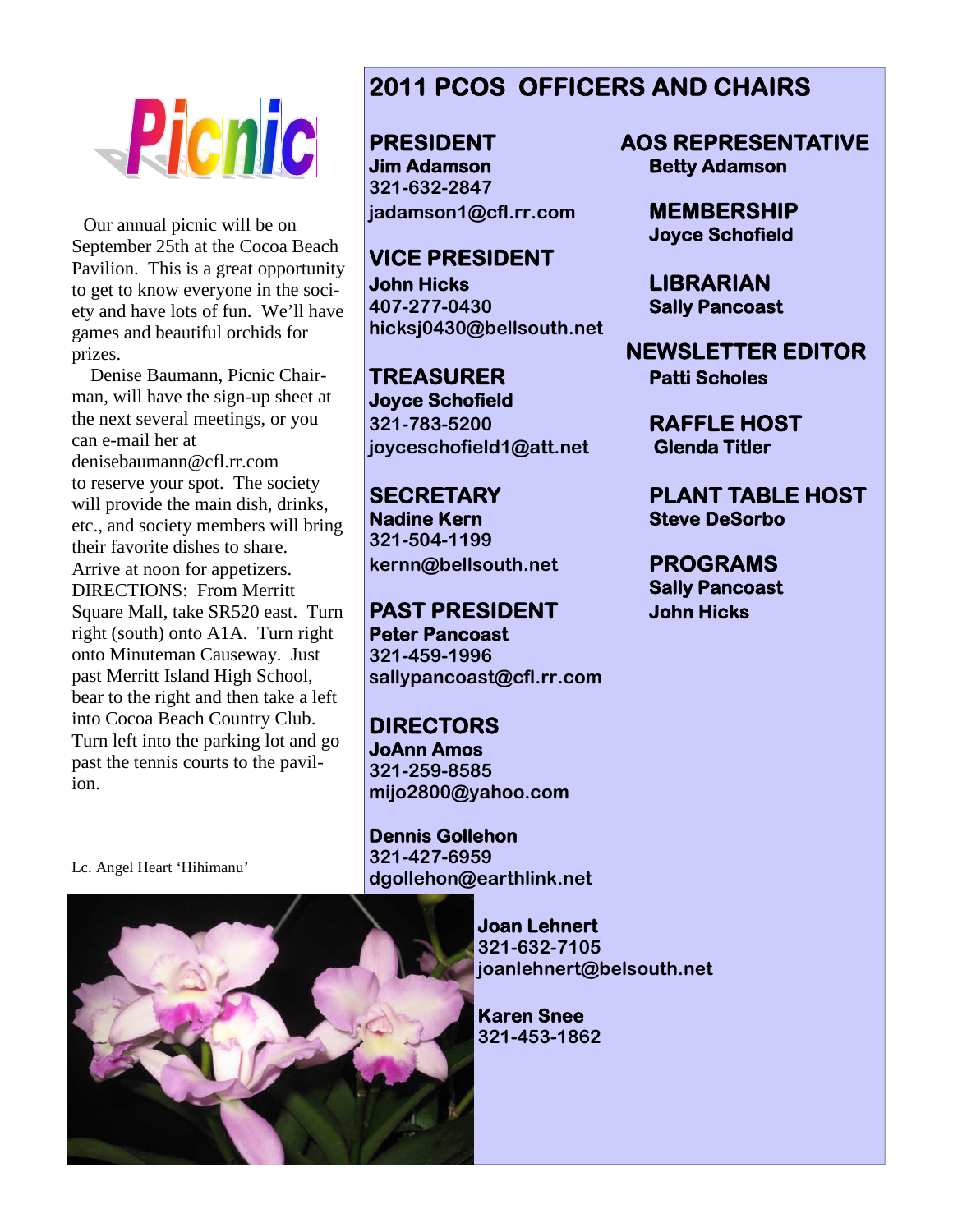C. Netraseria x B. Nodosa Grower: Steve DeSorbo

> Epidendrum Magoniae 'Green Fly' (FL species) Grower: Margaret Croucher

#### AOS CORNER

As I write this, summer is winding down. AOS has had a busy summer and this AOS Corner is devoting it's time to a few of the newer projects that were developed over the last few months. First, I hope you have had an opportunity to check out the new AOS websitewww.aos.org). Some of the projects discussed below are featured prominently on the website. In addition, if you are an individual member be sure to register and log in for access to the members' only section which is growing daily.



You may also edit your individual profile, manage your membership and any individual membership add-ons. If you are not an individual member in the AOS, check out the benefits of being a part of us and join.

**Myrtle Head Savanna Conservation Project**—The AOS is working with The Nature Conservancy (TNC) to assist them with a management project of property TNC owns in North Carolina known as the Myrtle Head Savanna, a part of the ecologically rich Green Swamp. This is a remarkable and ecologically important area in which our collective support can help to resuscitate and sustain a critical habitat for native orchids, as well as numerous other plant and animal species. AOS has a goal to raise \$10,040. I hope that you as individuals or your society as a group will be able to support this effort generously and be able to take pride in protecting orchids in the wild. To support this project, go to the AOS webpage (www.aos.org) and there is a tab marked  $\Box$ Myrtle Head Savana $\Box$  on the home page has more information and instructions on giving. You do not have to be a member of AOS to support this project. Even small amounts add up to large numbers when it comes to conservation!

**Orchid Photo of the Week**—Do your friends and family tell you how beautiful your photos of your orchids are? Do you think they deserve recognition? Do you have what it takes to go up against the very best? Then maybe it's time for you to submit something to "Photo of the Week" it your best shot! Each week one image from the Flickr® group, Orchid Photo of the Week, will be featured on the website homepage of the AOS. The very best will be selected for a feature in Orchids magazine. Be sure to read the complete instructions here. And remember, we are looking for the cream of the crop of orchid photography. So fire up your digital camera and get shooting!

**Orchid Fangdango**—The AOS Fall Members  $\Box$  and Trustees meeting will be held in San Antonio, Texas, October 26  $\Box$  30, 2011. It is being sponsored and organized by the Alamo Orchid Society. Speakers include Martin Motes, Bill Thoms, Tom Mirenda, Gene Crocker, Fred Clarke, Steve Frowine and Jeff Bradley. Lots of vendors will be available as well  $\Box$  18 in all  $\Box$ including Brazil, Taiwan, Florida, Hawaii and many areas in between. For a complete listing of vendors and further information on the show, check out their website at www.alamoorchidsociety.org. Please support your local orchid shows.